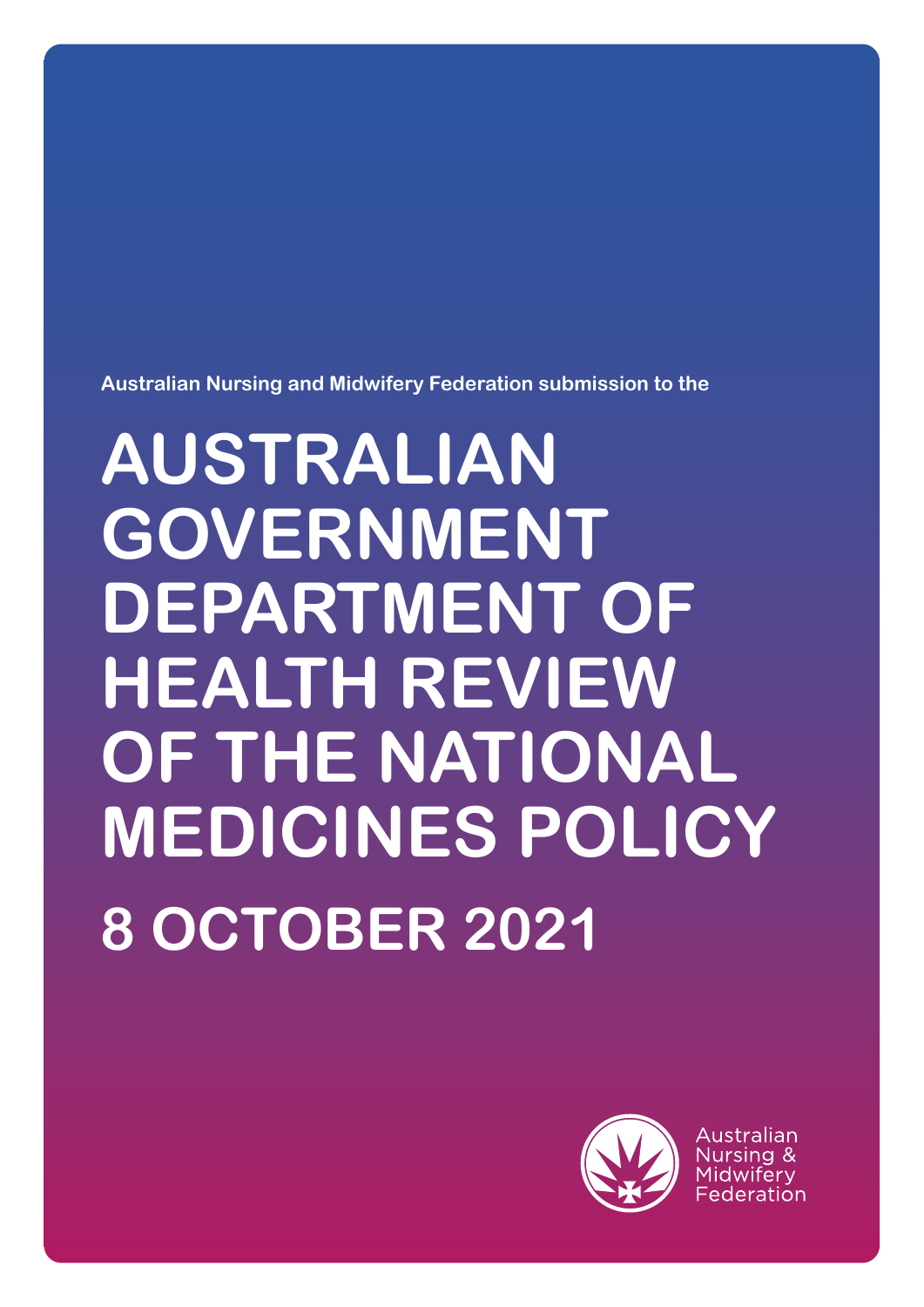

Australian Nursing and Midwifery Federation / **Review of the National Medicines Policy**

**Annie Butler Federal Secretary**

**Lori-anne Sharp Assistant Federal Secretary**

**Australian Nursing and Midwifery Federation Level 1, 365 Queen Street, Melbourne VIC 3000 T: 03 9602 8500 F: 03 9602 8567 E: anmffederal@anmf.org.au W: www.anmf.org.au**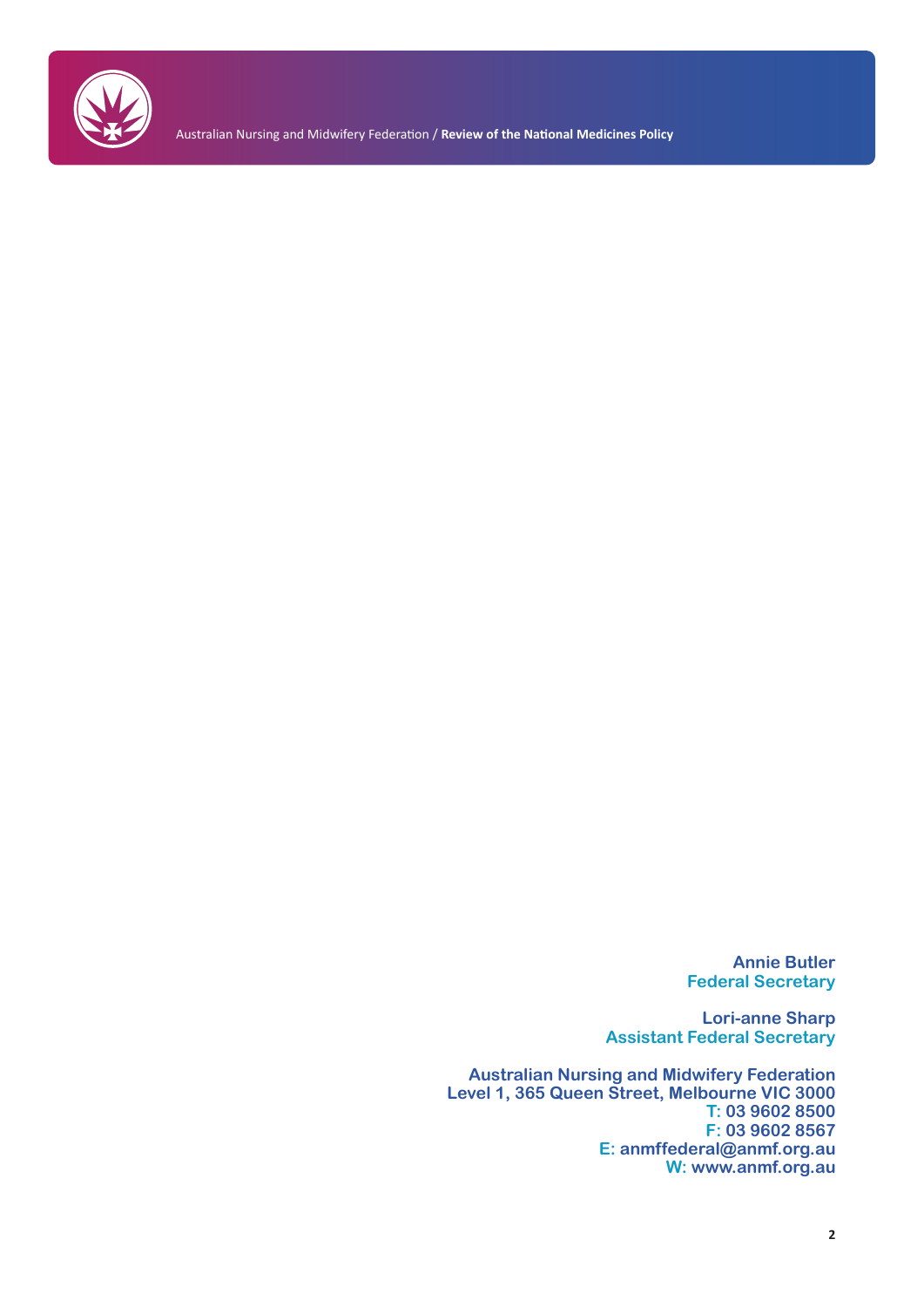

# **INTRODUCTION**

The Australian Nursing and Midwifery Federation (ANMF) is Australia's largest national union and professional nursing and midwifery organisation. In collaboration with the ANMF's eight state and territory branches, we represent the professional, industrial and political interests of more than 300,000 nurses, midwives and carers across the country.

Our members work in the public and private health, aged care and disability sectors across a wide variety of urban, rural and remote locations. We work with them to improve their ability to deliver safe and best practice care in each and every one of these settings, fulfil their professional goals and achieve a healthy work/life balance.

Our strong and growing membership and integrated role as both a professional and industrial organisation provide us with a complete understanding of all aspects of the nursing and midwifery professions and see us uniquely placed to defend and advance our professions.

Through our work with members we aim to strengthen the contribution of nursing and midwifery to improving Australia's health and aged care systems, and the health of our national and global communities.

Nurses and midwives, as registered health practitioners involved in medicines management and quality use of medicines, have a key role and responsibility in ensuring programs, systems and initiatives concerning medicines support all people living in Australia to achieve optimal health. Therefore, the ANMF welcomes the opportunity to provide feedback to the Australian Government Department of Health for the review of the National Medicines Policy (NMP) on behalf our members.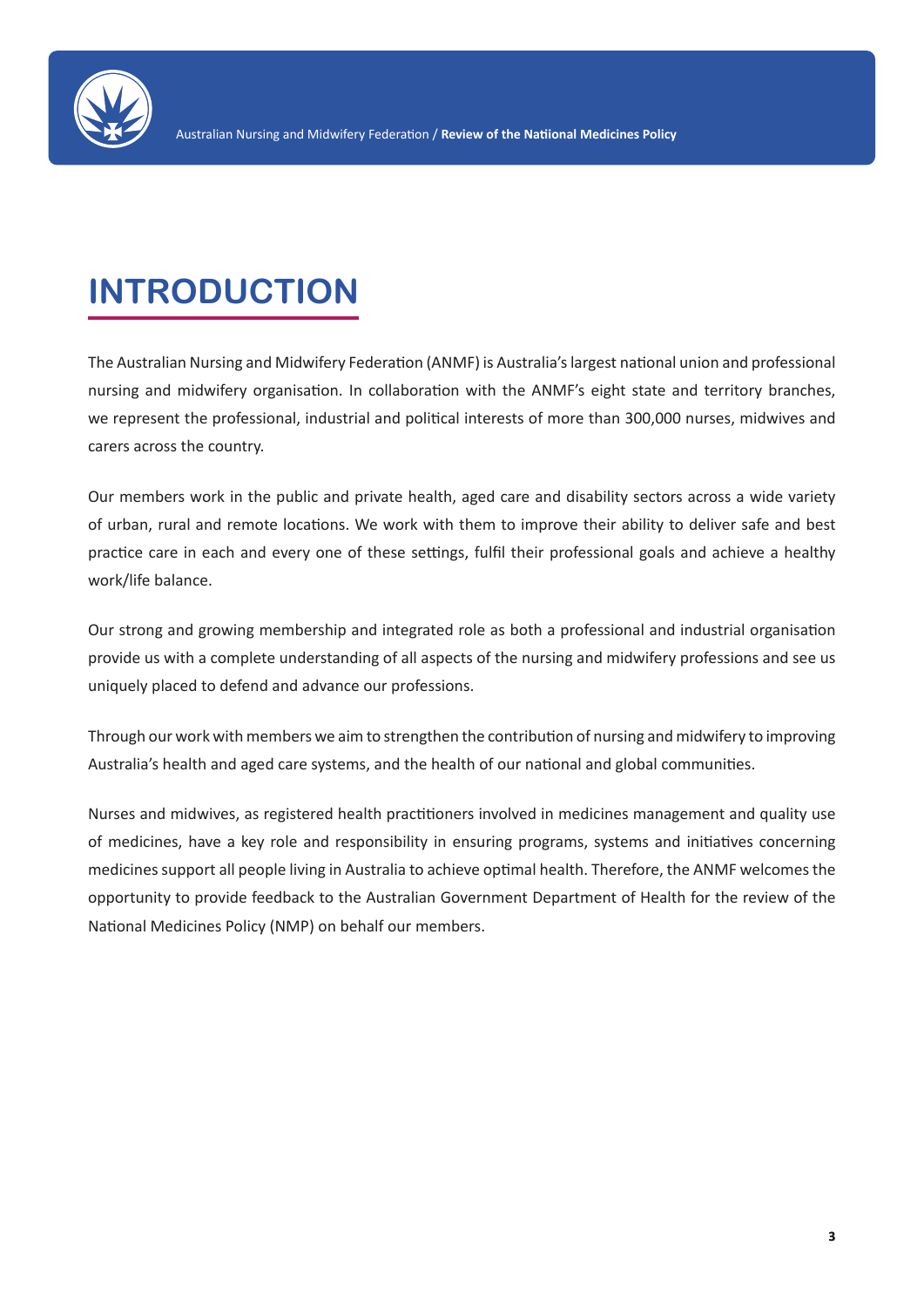

## **RESPONSE TO TERMS OF REFERENCE**

*Terms of Reference 1: Evaluate the current NMP objectives and determine whether these should be modified or additional objectives included. This includes consideration of the proposed Principles to be included within the NMP.*

The ANMF supports the continued use of the current NMP objectives. The objectives are relevant, clear, concise and outline the overarching themes involved in medicines oversight.

The ANMF also supports the inclusion of the proposed principles with one addition, medicines safety. Although safety is an explicit element of objectives 2 and 3, it should also be included as a new principle in the revised NMP. Medicines safety and governance of medicines with an intent to minimise and prevent harm must be core to the planning, design and implementation of programs and systems addressing access to and use of medicines. Whilst inherent in the objectives, at every level of the health system, the goal of implementing the NMP is to protect individuals and this should be clearly identified in the guiding principles, not merely implied. It is recommended that medicines safety is a new standalone principle of the revised NMP.

#### *Terms of Reference 2: Consider the definition of medicines and whether the NMP needs to be expanded to include health technologies.*

The current NMP terms "medicine" to include prescription and non-prescription medicines, including complementary healthcare products. It is the view of the ANMF that the focus of the revised NMP should remain on medicines and vaccines rather than on medical devices/products. The definition used for medicines should be inclusive of medicines used for both prevention and treatment. The NMP should articulate the established process for health technologies assessment under Australia's Health Technology Assessment (HTA) Framework.

#### *Terms of Reference 3. Assess the NMP's utility in the context of rapidly evolving treatment options, population changes, interconnected relationships, and system-wide capacities.*

The NMP must detail the essential elements required to enable the objectives of the policy to be met at every level of the health system. Whilst recognising the NMP is a high-level policy document, the integration ofpolicy into practice, particularly with regards to quality use of medicines, needs to be a greater focus in the NMP in order for there to be meaningful influence to effect judicious medicines oversight into the future.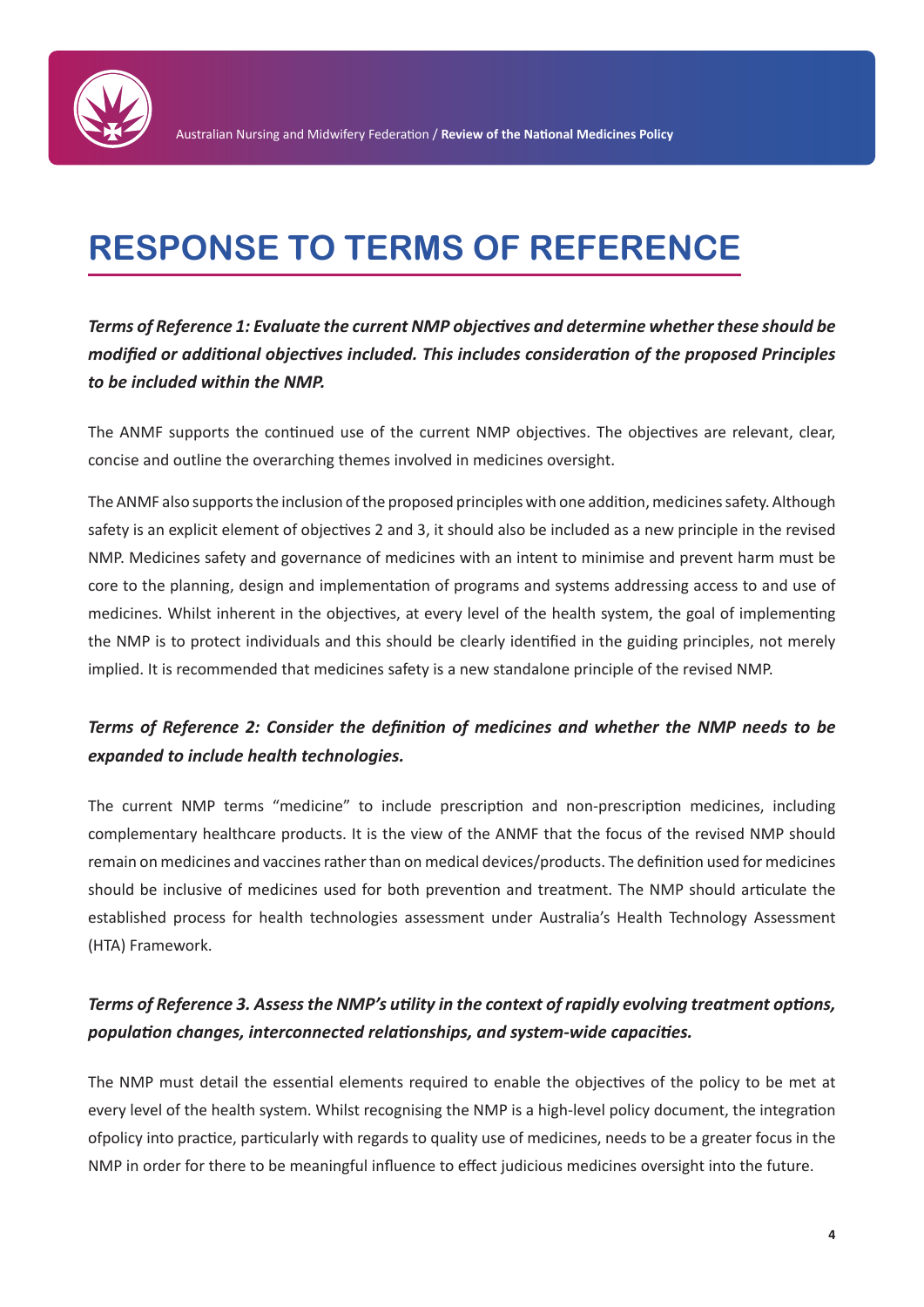

The ANMF recommends expanding the current NMP to identify the enablers and barriers to the objectives being achieved. This will assist health practitioners and people taking medicines to better understand quality use of medicines, access to medicines and clinical trials, research and evidence, and the integration of digital health systems for improved health outcomes.

As identified in the paper, medicines policy is becoming increasingly complex. This complexity and the fast pace at which medicines technology is being developed challenges medicines regulation and policy to remain current and effective in part due to the associated emerging bioethical issues. Having the ability to provide a medicine/treatment doesn't necessarily support the objectives of the NMP or may result in unintended consequences that raise further ethical questions. These issues are not addressed in the current NMP. Nor are there any mechanisms identified to review the NMP or measure the extent to which the objectives are being met in the face of rapidly evolving science. Attempting to future proof the NMP for a further 20 years is unrealistic and doesn't acknowledge the need for periodic review to assess whether the objectives remain fit for purpose and are being upheld. It is essential the updated NMP includes both bioethical considerations as they relate to advances in medicines and processes to review the effectiveness of the NMP over time.

#### *Terms of Reference 4: Consider the centricity of the consumer within the NMP and whether it captures the diversity of consumers' needs and expectations.*

Individual and community engagement and participation in health care, and by extension medicines use, is a key principle underpinning high quality, safe and effective health care and the shift to a consumer centric focus for the NMP is welcomed. However, the ANMF recommends the term consumer be replaced by person/ people. This language is more inclusive and is applicable regardless of the healthcare setting. It also supports the intent to incorporate the premise of person-centred care into the revised NMP.

The revised NMP must also highlight populations at risk of medicines inequities, misuse, and abuse such as, but not limited to those who are frail, Aboriginal and Torres Strait Islander peoples, migrants and refugees, and people with mental illness, disability and chronic conditions. This also relates to our feedback to Terms of Reference 3. Identifying enablers and barriers to the objectives of the NMP being achieved aids the development of more effective initiatives and systems to address and improve medicines use in the Australian context.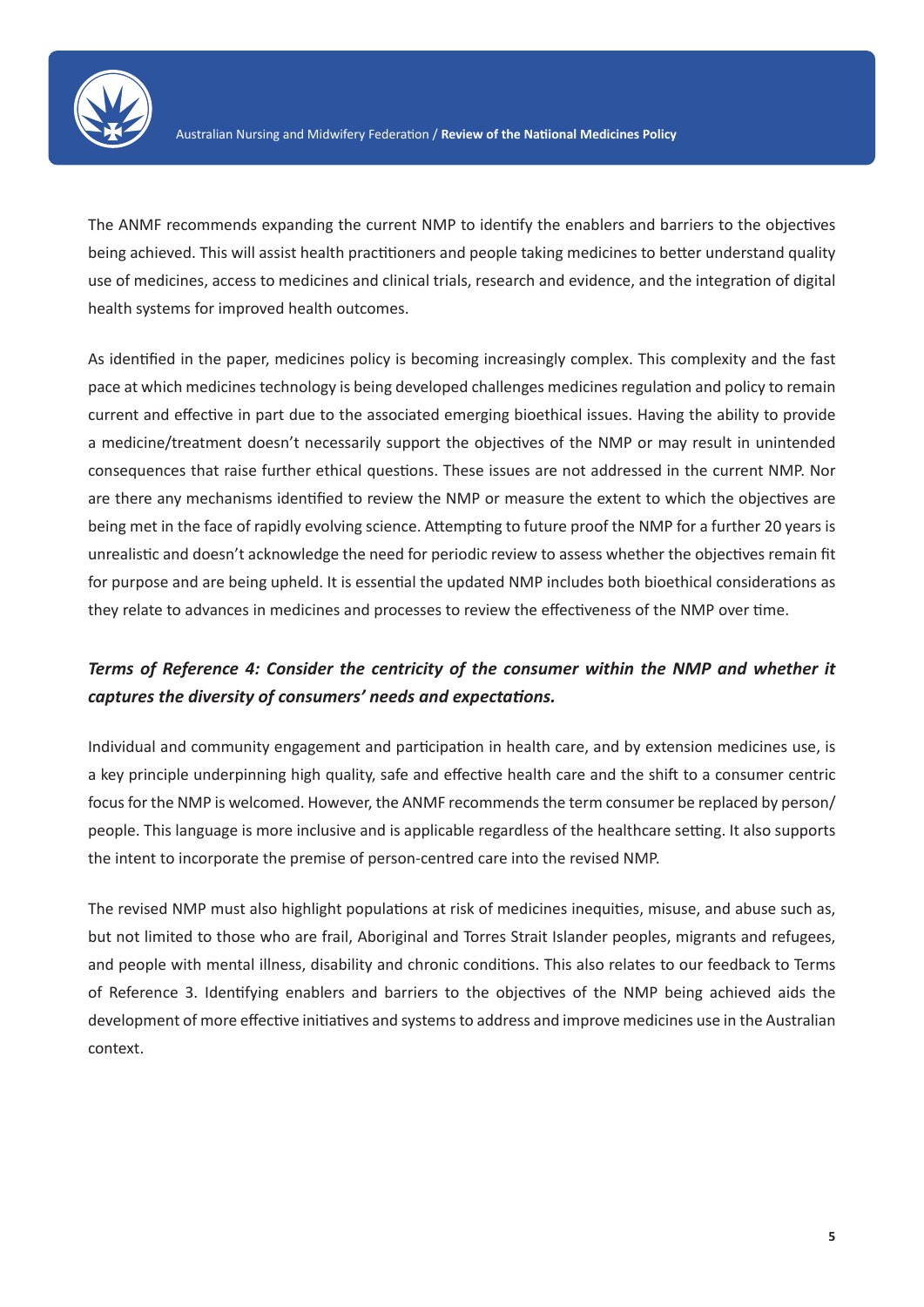

#### *Terms of Reference 5: Identify options to improve the NMP's governance; communications, implementation (including enablers) and evaluation.*

The current review to ensure an up to date, evidence-based NMP is essential. The revised NMP, identifying the core objectives and contemporary principles, along with clear links to the relevant programs and partnerships should be the foundation document for access to and appropriate use of medicines in Australia. A comprehensive communication strategy with NMP partners should be developed and implemented once the review is completed to ensure awareness, engagement and use is maximised.

Further, the NMP Administrative and Advisory structures, listed on page 18 of the discussion paper, does not include a structure to address the specific issue of safety and quality in medicines administration. As nurses are the key workforce engaged in administration of medicines, it is essential nurses participate on reference groups/structures tasked specifically with:

- reviewing and implementing best practice guidance;
- engagement with key stakeholders to address quality and safety concerns detected through surveillance measures;
- advocacy in medicines administration; and
- workforce requirements for quality use of medicines, particularly for medicines administration.

#### *Terms of Reference 6: Review the NMP partners and provide options for building greater accountability including addressing conflicts of interest.*

It is noted the current NMP can lack clarity in defining desired outcomes with respect to accountability and partnerships. For example under *Making the partnership work: A responsible and viable medicines industry,*  Governments' role is to promote "*sensible regulatory and reimbursement regime for medicines*" p. 5.

The ANMF recommends removing ambiguity from the NMP in relation to accountability and transparency. Instead of broad, indefinable terms such as sensible (above), identify specific enablers and barriers to effective partnerships, accountability and transparency. This will inform development of systems and review processes that uphold the NMP objectives.

The ANMF notes that under quality, safety and efficacy, health practitioners are listed as partners with respect to '…supplying or administering medicines…'. The ANMF recommends health practitioner partnership, specifically nurse partnership, in medication administration be highlighted as a key component of quality and safety, and not incorporated with other measures. The current wording and structure detract from the necessary focus on policy and governance in administration.